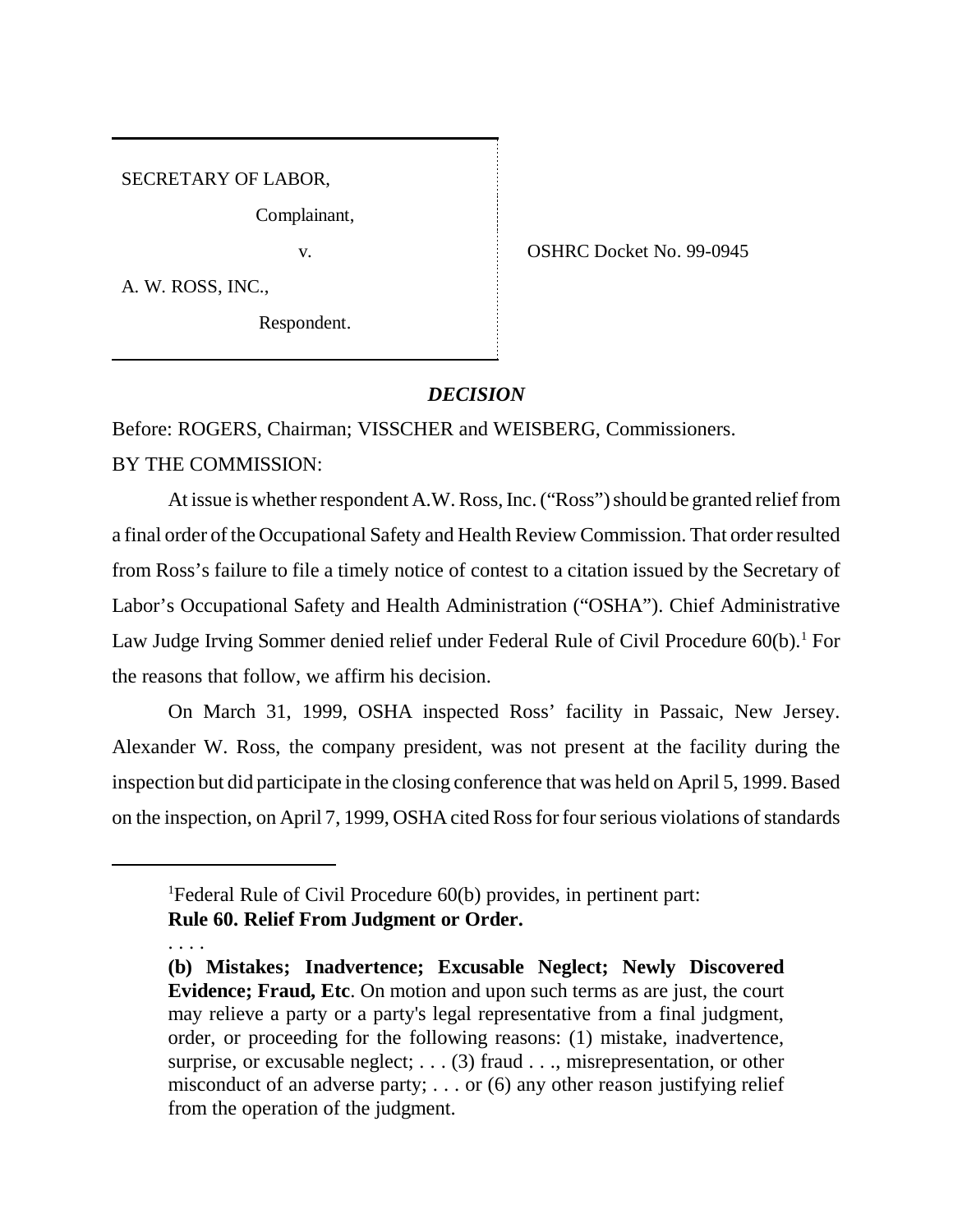under the Occupational Safety and Health Act of 1970, 29 U.S.C. §§ 651-78 ("the Act"), and proposed a total penalty of \$2,550. Ross received the citation on April 9, 1999. Under section 10(a) of the Occupational Safety and Health Act ("the Act"), 29 U.S.C. § 659(a), a respondent has fifteen working days after receipt of the citation in which to contest the citation or penalty. However, Ross did not file a notice of contest until May 11, 1999, eleven days after the end of the notice of contest period. The Secretary filed a motion to dismiss the notice of contest as untimely and the judge held a hearing on whether to grant the Secretary's motion.

At the hearing, Mr. Ross testified that when he received the citation, he only looked at the abatement date of May 24, 1999 that was listed after each of the citation items. His understanding of the term "proposed penalty" that appears after each item was that no penalty would be assessed if he fixed the cited items by the abatement date.<sup>2</sup> A "few days" after receipt of the citation, Mr. Ross had to go to California on "urgent family matters." When he returned in early May, Mr. Ross learned that OSHA was going to impose penalties. He claims that he called someone at OSHA but didn't get a response "for about a week or so." He eventually spoke with someone who told him to write the letter that became his notice of contest.

The judge found that Ross was not entitled to relief pursuant to Rule 60(b) because Mr. Ross failed to carefully read and act upon the information contained in the citation. The judge noted that the first and second pages of the citation explain the 15 working day notice

<sup>&</sup>lt;sup>2</sup>When questioned by his attorney as to what he looked at when he received the citation, Mr. Ross testified as follows:

Q And when you got it [the citation], what did you look at?

A At the date when I have to fix it. That's the only thing what I look at. There's a lot of papers going through. I'm a small business, one guy. I look through everything as fast as I can. And I looked at it and I see 5-24. Proposed penalty. I said proposed penalty, if I don't do it, I get the penalty. And I understood this immediately that's the way it would work. I didn't propose. To me propose is something which you project. Right. Maybe you do it, maybe you won't.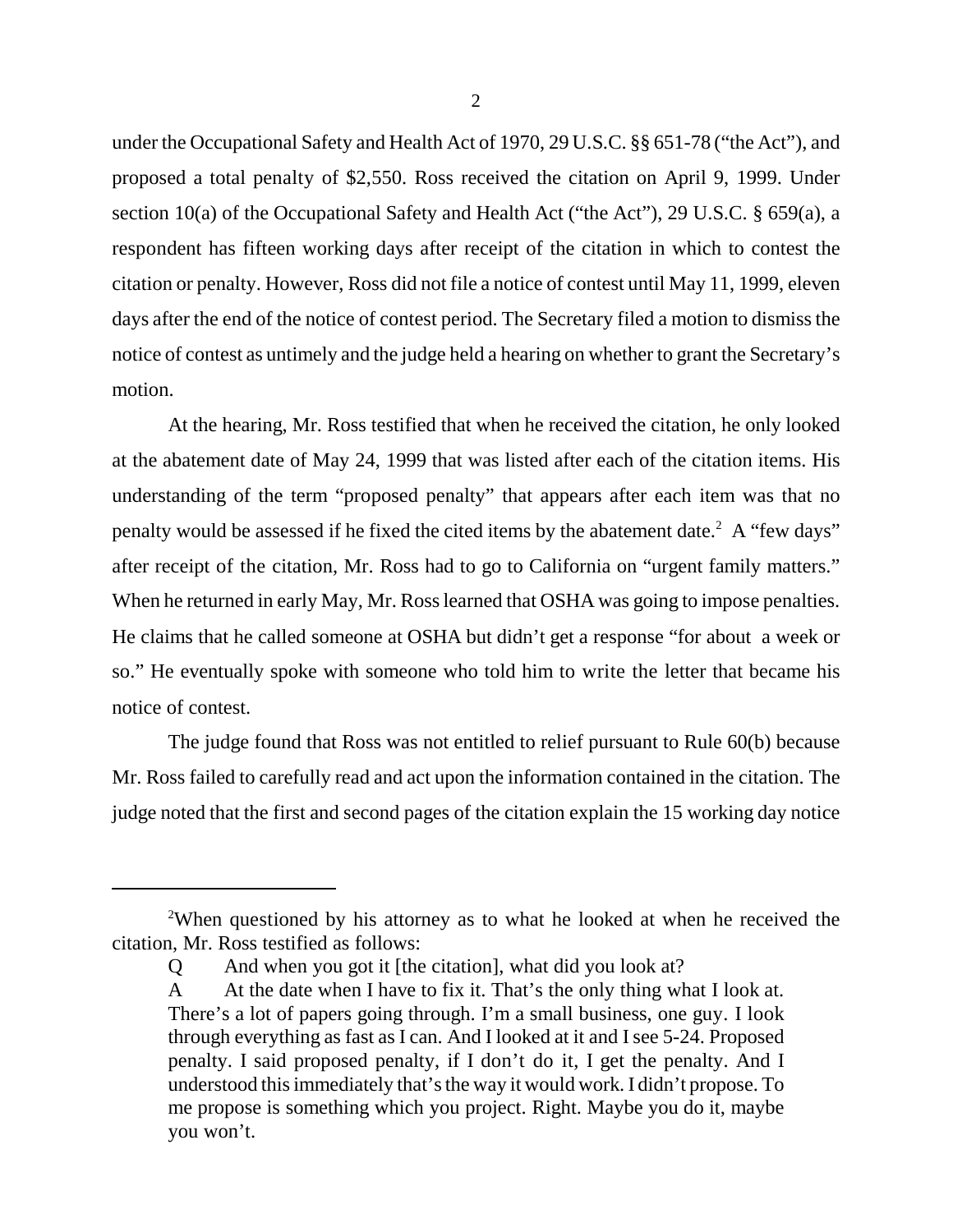of contest period and that Ross "had been inspected and cited twice before and that this was not the company's first experience with OSHA."

Under Commission precedent, Rule 60(b) applies to Commission proceedings. *See, e.g., CalHar Constr., Inc.,* 18 BNA OSHC 2151, 2000 CCH OSHD ¶ 32,081 (No. 98-0367, 2000). The Secretary makes a threshold argument that section 10(a) of the Act prohibits the Commission from applying Rule 60(b). We decline to address that argument here, however, because we agree with the judge that relief for Ross under Rule 60(b) is not appropriate.

Ross claims that it is entitled to 60(b) relief due to its "(1) mistake, inadvertence, surprise or excusable neglect . . . or (6) any other reason justifying relief from the operation of the judgement." A key factor in evaluating whether a party's delay in filing was due to excusable neglect is "the reason for the delay, including whether it was within the reasonable control of the movant." *CalHar*, 18 BNA OSHC at 2153, 2000 CCH OSHD at p. 48,145, *citing Pioneer Inv. Co. v. Brunswick Assocs. Ltd. Partnership*, 507 U.S. 380, 395 (1993). Ross' only explanation for the delay boils down to an admission that Mr. Ross failed to read the citation.3 Employers have an obligation to read a citation with sufficient care. *Craig Mechanical, Inc*., 16 BNA OSHC 1763, 1993-95 CCH OSHD ¶ 30,442 (No. 92-0372-S, 1994), *aff'd without opinion,* 55 F.3d 633 (5th Cir. 1995). Handling important business matters in this manner cannot be considered excusable neglect such that relief under Rule 60(b) would be appropriate.4 *Adanlock Office Envirs*., 1999 CCH OSHD ¶ 31,936 (No. 98-

3

<sup>&</sup>lt;sup>3</sup>Ross notes in its brief that the citation's cover letter only refers to the abatement date and does not mention the fifteen working day contest period. Although mention of the notice of contest period on the cover letter might help in reducing the chance of an employer's misinterpretation of his responsibilities, there is no evidence in this record that Ross was confused by the cover letter or the citation as a whole or that he would have acted any differently had such notice been included in this cover letter.

Ross also argues that the citation did not identify the actual date that the notice of contest period ended. At the time a citation is issued, however, OSHA does not know what date the period ends because the contest period runs from the employer's receipt of the citation.

<sup>4</sup> Ross claims that the compliance officer stated that so long as the alleged violations (continued...)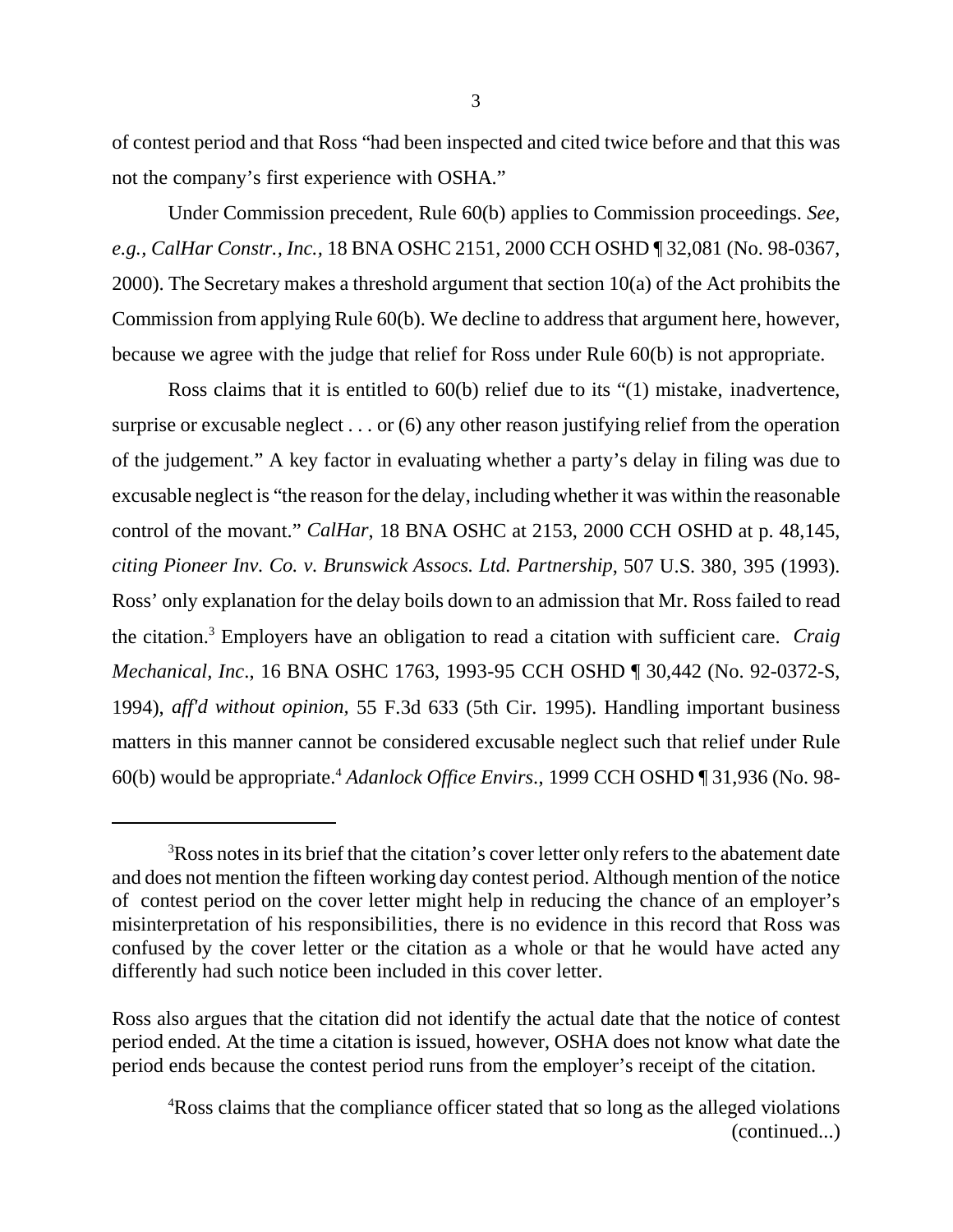1134, 1999). Employers must maintain orderly procedures for handling important documents. *Louisiana-Pacific Corp.*, 13 BNA OSHC 2020, 1987 CCH OSHD ¶ 28,409 (No. 86-1266, 1989). We therefore affirm the judge's decision denying Ross relief from the final order based on its failure to file a timely notice of contest.

> $\sqrt{s/}$ Thomasina V. Rogers Chairman

 $\sqrt{s/2}$ 

Dated: September 26, 2000 Commissioner

Stuart E. Weisberg

<sup>4</sup> (...continued)

were promptly corrected, there would be no penalty. Although Ross did not identify it as such, this appears to be a request for relief under rule  $60(b)(3)$  for "misrepresentation . . . of an adverse party." However, there is no evidence in the record to support Ross' claim. Mr. Ross only testified that he was not told by the compliance officer of the 15 working day contest period. There is no evidence that Ross was misled.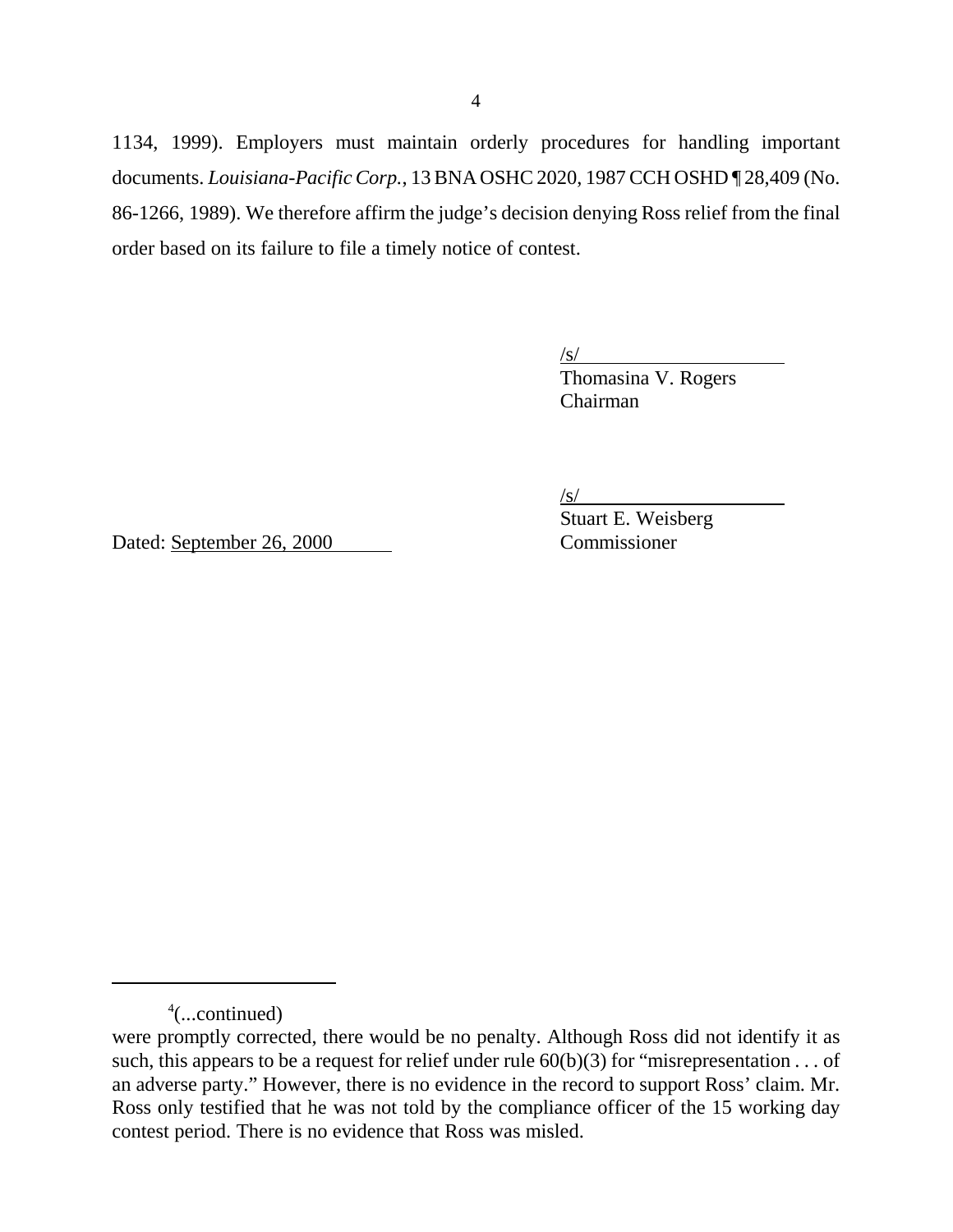## VISSCHER, Commissioner, concurring:

I agree with my colleagues that respondent Ross has not made a case for relief from judgment under Rule 60(b) of the Federal Rules of Civil Procedure. As the main opinion notes, Mr. Alexander Ross, respondent's president and witness at the hearing, acknowledged that he failed to contest the citation within the 15 day period because he failed to read the citation carefully and only noticed the proposed abatement date of May 24 and not the information regarding the 15 day period in which to contest the alleged violations and proposed penalties.

In *CalHar Constr. Inc.,* 18 BNA OSHC 2151, 2000 CCH OSHD ¶ 32,081 (98-0367, 2000), I voted to grant relief under Rule 60(b). In that case the employer's office manager made several attempts to reach OSHA by telephone immediately after receiving the citation because she found the citation unclear and confusing. OSHA did not return her phone calls until after the 15 day period had expired, which resulted in CalHar's late filing. Under those circumstances, I considered CalHar's neglect to be excusable and that CalHar was therefore entitled to relief. But here, Mr. Ross made no effort to contact OSHA during the contest period. He acknowledged that he looked at the citation rather quickly, and put it aside, believing that he did not need to respond until the later date for abatement listed in the citation. Ross did attempt to call OSHA about the citation, but only after the notice of contest period had run.<sup>1</sup>

In any event, Ross requests relief on other grounds. According to Ross, the notice and citation are not clear in requiring the employer to file a notice of contest within the 15 day period. But, as noted above, Mr. Ross admitted at the hearing that he simply failed to read the citation carefully. Furthermore, Ross' petition for review suggested that the compliance officer led Ross to believe that if the violations were promptly abated there would be no

<sup>&</sup>lt;sup>1</sup>Even though Ross' attempts to reach OSHA by telephone did not take place within the contest period, OSHA kept to its apparent practice of not returning phone calls from small employers with questions about pending citations. *See CalHar, supra. See also Craig Mechanical Inc.*, 16 BNA OSHC 1763, 1993-95 CCH OSHD 30,442 (No. 92-372-S, 1994), *aff'd without opinion*, 55 F.3d 633 (5th Cir. 1995).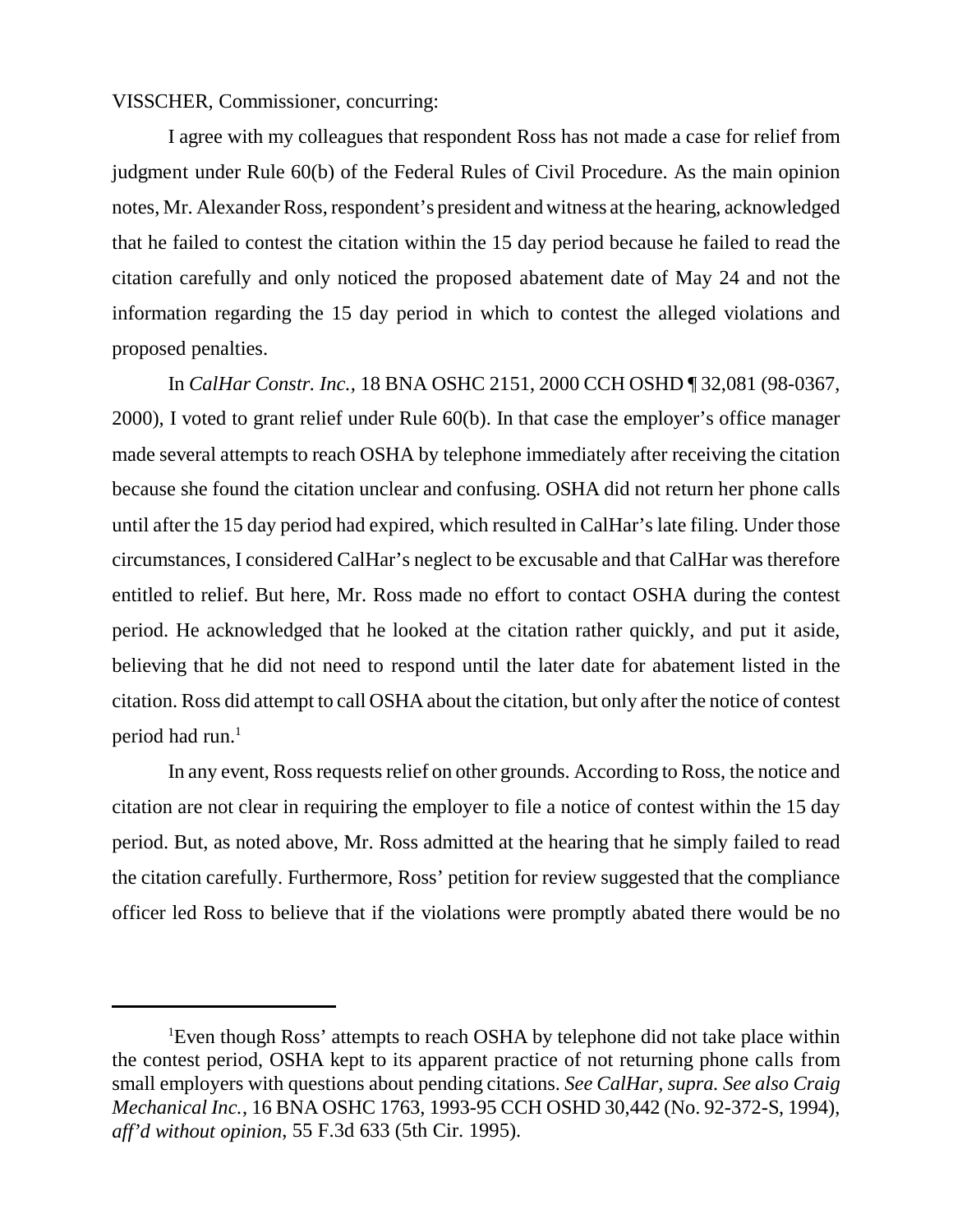penalties. Though Mr. Ross may have had that misunderstanding, the record does not support the assertion that the compliance officer was its source.

> $\sqrt{s/}$ Gary L. Visscher Commissioner

Date: September 26, 2000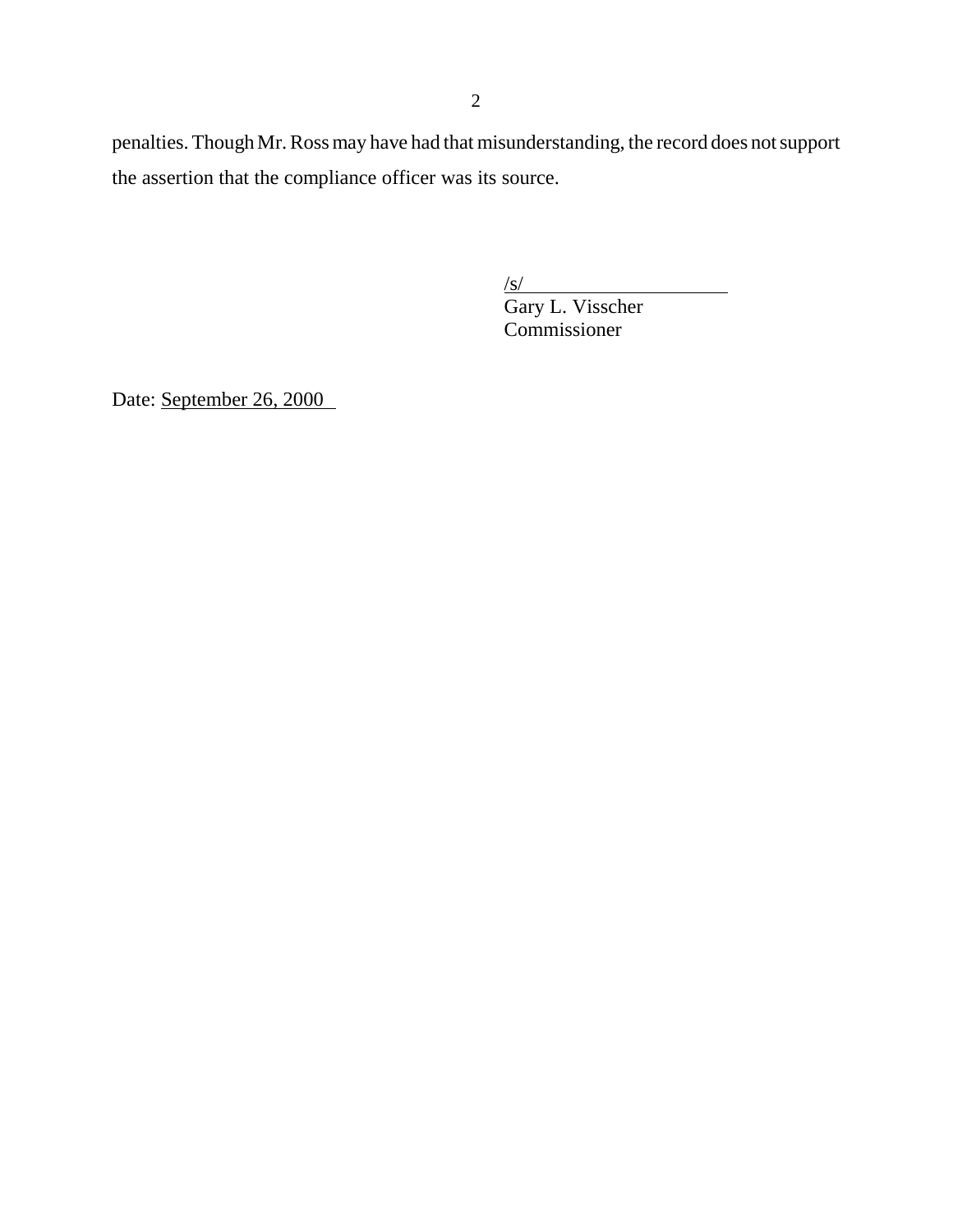## United States of America **OCCUPATIONAL SAFETY AND HEALTH REVIEW COMMISSION**

1120 20th Street, N.W., Ninth Floor Washington, DC 20036-3419

| SECRETARY OF LABOR, |  |
|---------------------|--|
| Complainant,        |  |
| V.                  |  |
| A.W. ROSS, INC.,    |  |
| Respondent.         |  |

OSHRC DOCKET NO. 99-0945

Appearances:

New York, New York Marlton, New Jersey For the Secretary. For the Respondent.

John S. Ho, Esquire Alexander W. Ross, Jr., Esquire

Before: Chief Judge Irving Sommer

#### *DECISION AND ORDER*

This proceeding is before the Occupational Safety and Health Review Commission ("the Commission") pursuant to section 10 of the Occupational Safety and Health Act of 1970, 29 U.S.C. § 651 *et seq*. ("the Act"), for the purpose of determining whether the Secretary's motion to dismiss Respondent's notice of contest as untimely should be granted.

The Occupational Safety and Health Administration ("OSHA") inspected Respondent's facility in Passaic, New Jersey, on March 31, 1999. As a result, OSHA issued Respondent a citation and notification of penalty alleging serious violations of the Act. Section 10(a) of the Act requires an employer to notify OSHA of the intent to contest a citation within 15 working days of receiving it, and the failure to file a timely notice of contest results in the citation and penalty becoming a final judgment of the Commission by operation of law. The record shows that OSHA mailed the citation by certified mail, that Respondent received it on April 9, 1999, and that the notice of contest period ended on April 30, 1999. The record also shows that Respondent did not file a notice of contest until May 11, 1999. The Secretary filed her motion to dismiss on May 11, 1999, and the hearing in this matter was held in New York, New York on September 24, 1999.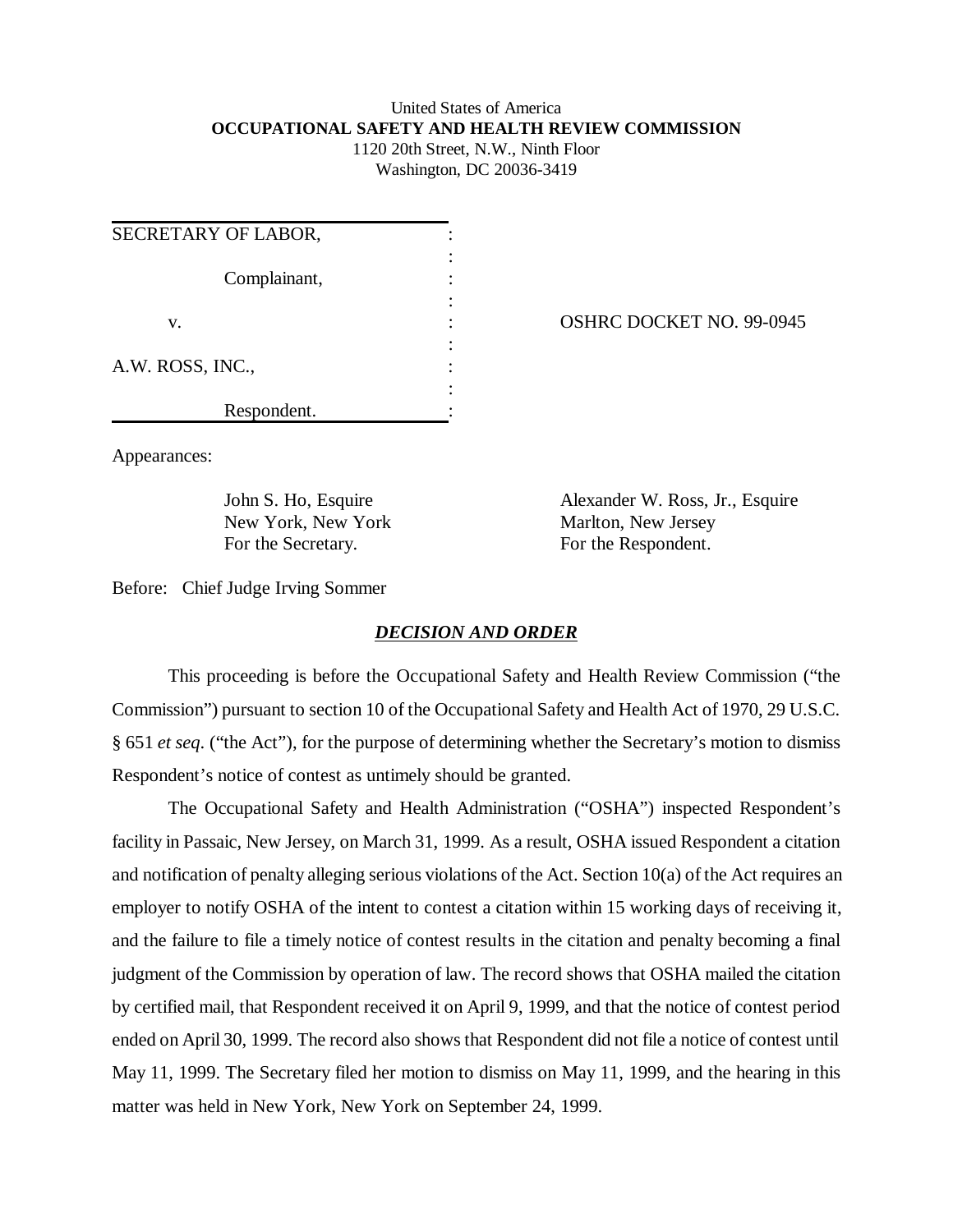#### *Discussion*

The record plainly shows that Respondent did not file its notice of contest until after the 15 day contest period had ended. An otherwise untimely notice of contest may be accepted where the Secretary's deception or failure to follow proper procedures caused the delay in filing. An employer is also entitled to relief if it shows the Commission's final order was entered as a result of "mistake, inadvertence, surprise, or excusable neglect" or "any other reason justifying relief," including mitigating circumstances such as absence, illness or a disability that would prevent a party from protecting its interests. *See* Fed. R. Civ. P. 60(b); *Branciforte Builders, Inc.*, 9 BNA OSHC 2113 (No. 80-1920, 1981). There is no evidence and no contention that the Secretary was deceptive or failed to follow proper procedures in this matter. Rather, Respondent contends that the late filing was due to "mistake, inadvertence, surprise or excusable neglect."

At the hearing, Alexander W. Ross, the company president, testified that he was not present at the facility during the OSHA inspection as that day was a religious holiday. He further testified that while he was present when the OSHA compliance officer ("CO") returned a few days later to hold a closing conference, the CO discussed only the date by which any cited conditions had to be abated and never mentioned a 15-day notice of contest filing period. Ross said that when he received the citation, which consisted of a number of pages, he noted only the abatement date of May 24, 1999. He also said that he had had an urgent family matter in California at that time and that because of the May 24 date he had decided not to respond to the citation until he got back from California; he learned of the 15-day filing period when he returned from California, and, upon calling OSHA, the official he spoke to told him to submit a letter explaining his situation. Ross stated that if he had been aware of the 15-day deadline he would have filed a notice of contest immediately. (Tr. 36-45).

In its post-hearing submission, Respondent contends that the citation as written is confusing and that anyone reading it could reasonably conclude, as did the company president in this case, that no penalties would be assessed as long as the violations were corrected by the abatement dates set out on the "penalty pages" of the citation. I disagree, for the following reasons.

The citation issued to Respondent explains the 15-day contest period, in the first paragraph on the first page, as follows:

You must abate the violations referred to in this Citation by the dates listed and pay the penalties proposed, unless within 15 working days ... from your receipt of this Citation and Notification of Penalty you mail a notice of contest to the U.S.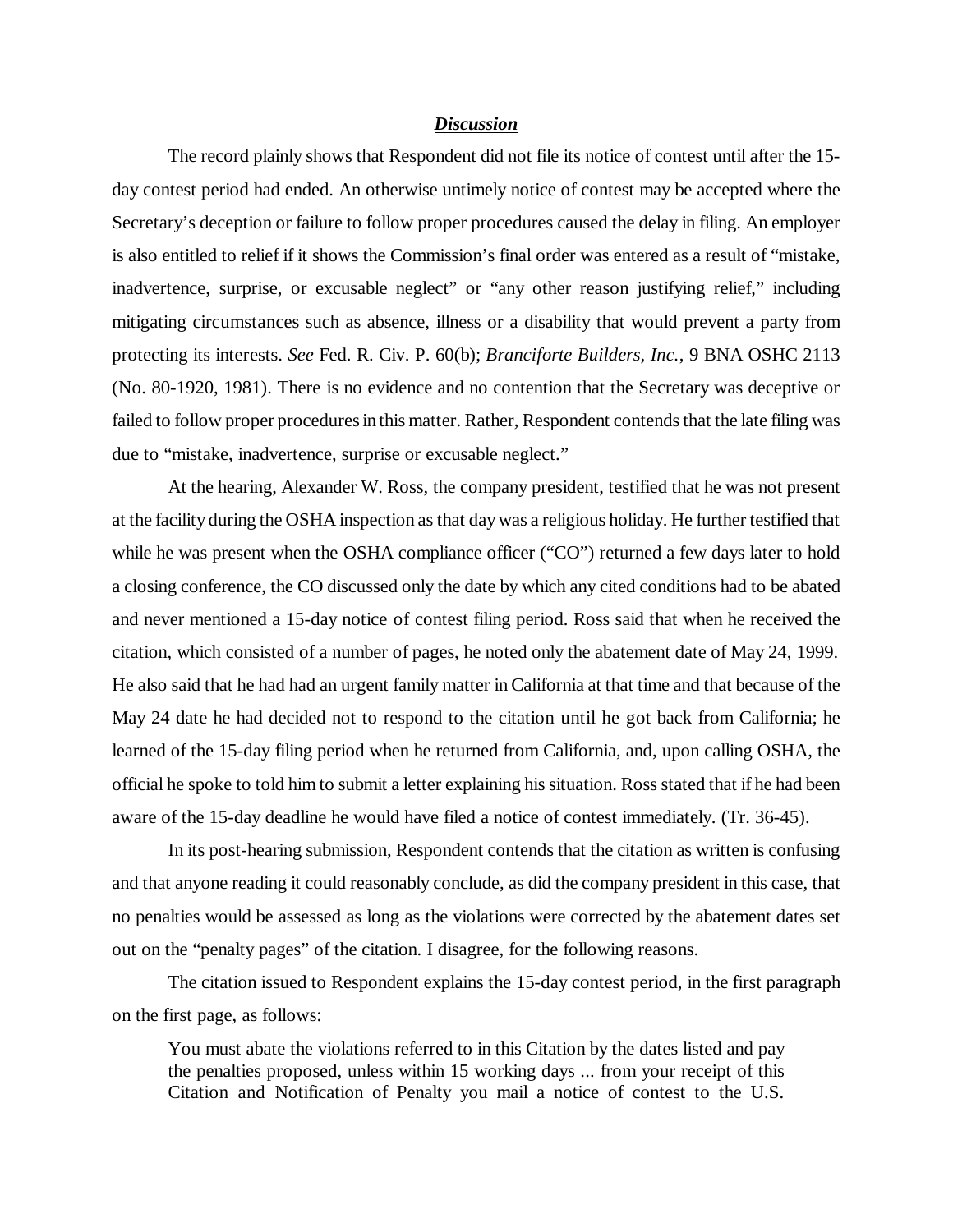Department of Labor Area Office at the address shown above. Please refer to the enclosed booklet (OSHA 3000) which outlines your rights and responsibilities and which should be read in conjunction with this form.

The citation further explains the contest period, on page 2, as follow:

**Right to Contest** - You have the right to contest this Citation and Notification of Penalty. You may contest all citation items or only individual items. You may also contest proposed penalties and/or abatement dates without contesting the underlying violations. **Unless you inform the Area Director in writing that you intend to contest the citation(s) and/or proposed penalty(ies) within 15 working days after receipt, the citation(s) and the proposed penalty(ies) will become a final order of the Occupational Safety and Health Review Commission and may not be reviewed by any court or agency.**

The Commission has held that the OSHA citation plainly states the requirement to file a notice of contest within the prescribed period and that an employer "must bear the burden of its own lack of diligence in failing to carefully read and act upon the information contained in the citations." *Roy Kay, Inc.*, 13 BNA OSHC 2021, 2022 (No. 88-1748, 1989); *Acrom Constr. Serv., Inc.*, 15 BNA OSHC 1123, 1126 (No. 88-2291, 1991). The Commission has also held that ignorance of procedural rules does not constitute "excusable neglect" and that mere carelessness or negligence, even by a layman, does not justify relief. *Acrom Constr. Serv., Inc.*, 15 BNA OSHC 1123, 1126 (No. 88-2291, 1991); *Keefe Earth Boring Co.*, 14 BNA OSHC 2187, 2192 (No. 88-2521, 1991). Finally, the Commission has held that Rule 60(b) cannot be invoked "to give relief to a party who has chosen a course of action which in retrospect appears unfortunate or where error or miscalculation is traceable really to a lack of care." *Roy Kay, Inc.*, 13 BNA OSHC 2021, 2022 (No. 88-1748, 1989).

Based upon the evidence of record and the foregoing Commission precedent, I conclude that the untimely filing of the notice of contest was due to the failure of Respondent's president to carefully read and act upon the information contained in the citation. In so concluding, I note the evidence showing that Respondent had been inspected and cited twice before and that this was not the company's first experience with OSHA. (Tr. 6-9; C-1). I note also the evidence that, although the company president did not recall it, OSHA's practice is to verbally advise the employer of the 15-day notice of contest period at the closing conference and to also give the employer an OSHA 3000 booklet at that time; OSHA's further practice, as indicated above, is to send another copy of the OSHA 3000 booklet with the citation. (Tr. 9-11; 14-17). Although I sympathize with Respondent's plight in this matter, I am constrained by the circumstances of this case and the Commission precedent